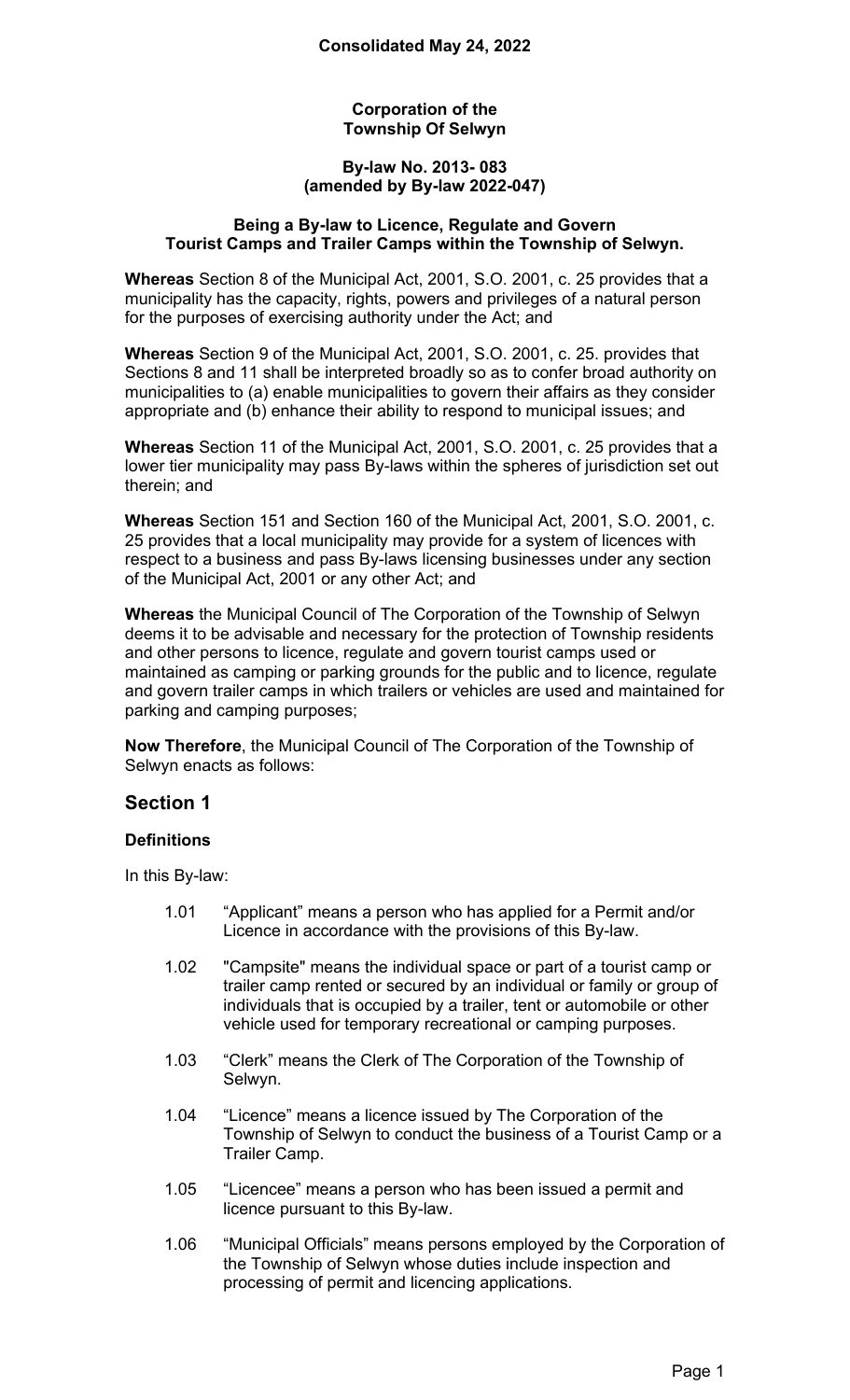- 1.07 "Municipal Law Enforcement Officer" means a person employed by the Township, Police Officer, Provincial Offences Officer, or other duly appointed individual charged with the enforcement of noncriminal by-laws, rules, laws codes or regulation enacted by the Township.
- 1.08 "Permit" means a permit issued by the Corporation of the Township of Selwyn to construct or enlarge a Tourist or Trailer Camp.
- 1.09 "Tourist Camp" includes any auto camp and any parcel of land or premises used or maintained as a camping or parking ground for the public, whether or not a fee or charge is paid or made for the rental or use thereof.
- 1.10 "Township" means The Corporation of the Township of Selwyn.
- 1.11 "Trailer" includes any vehicle so constructed that it is suitable for being attached to a motor vehicle for the purpose of being drawn or propelled by the motor vehicle and is capable of being used for the temporary living, sleeping or eating accommodation of persons, notwithstanding that it may be elevated from the ground or that the running gear is removed or any self-propelled vehicle which itself is designed to be used for temporary accommodation as aforesaid.
- 1.12 "Trailer Camp" means any parcel of land or premises in or upon which a trailer is placed, located, kept or maintained, even if the vehicle is elevated above the ground or its running gear and or wheels are removed.

### **Requirement for a Trailer or Tourist Camp Establishment Permit and Business Licence**

- 2.01 Every person carrying on, conducting, operating, maintaining, keeping or engaging in business as a Trailer camp or Tourist camp as defined in this By-law shall be required to obtain and possess;
	- (a) a Trailer or Tourist Camp Establishment Permit,
	- (b) an annual Licence to conduct such business from the Township.

## **Section 3**

### **Application for a Trailer or Tourist Camp Establishment Permit**

- 3.01 Every operator of a Trailer or Tourist Camp Establishment shall be required to apply in writing for a Permit;
	- (a) On the occasion of the establishment of a new Trailer or Tourist Camp.
	- (b) For the enlargement of an existing Trailer or Tourist Camp.
	- (c) For the resumption of operation of a Trailer or Tourist Camp that has not operated for more than two consecutive years.
- 3.02 The following fees shall be paid at the time of application for a Permit;
	- (a) The application fee for a Permit for a new Trailer Camp or a Tourist Camp or for a permit to enlarge an existing Trailer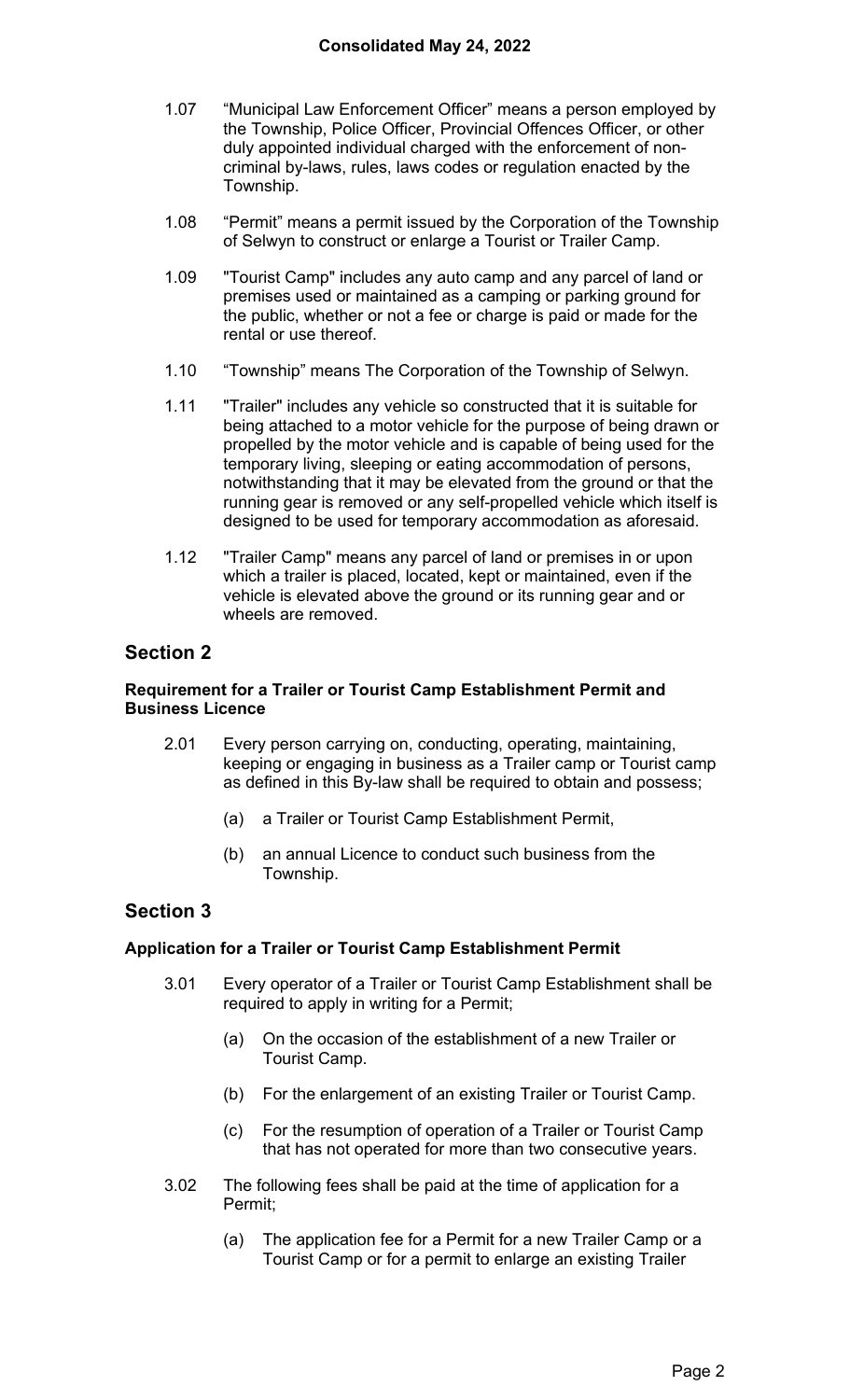#### **Consolidated May 24, 2022**

Camp or Tourist Camp is \$200.00 plus \$10.00 for each new campsite.

- 3.03 An application for a Permit shall be submitted to the Township and shall include four copies of;
	- (a) a complete application in the form prescribed in Schedule "A" attached hereto and forming part of this By-law.
	- (b) a plan for the subject property based on a survey or an accurate to scale drawing containing the following information:
		- (1) Identify the external boundaries and dimension of the contiguous land holdings of the Trailer Camp or Tourist Camp,
		- (2) The location of all temporary or permanent buildings and structures, either existing or proposed, including dimensions to property lines.
		- (3) The location of all existing and proposed roads and driveways, water courses and drainage ditches within or adjacent to the subject lands.
		- (4) The extent of wooded or landscaped areas are to be noted which may be set aside for open space or recreational purposes.
		- (5) The extent and location of all shoreline vegetative buffers.
		- (6) The dimensions and location of each campsite including the distance from property lines.
		- (7) The location of sanitary sewage facilities as well as the location and source of drinking water.
		- (8) The location of all garbage storage areas and facilities, including the distance from property lines.
		- (9) The location of all other storage areas and facilities on the subject property, including the distance from property lines.
		- (10) The location, height and type of lighting.
		- (11) Any other features considered as being required or pertinent to the application.
	- (c) the fee prescribed in section 3.02 above.
- 3.04 The complete application for a Permit shall be circulated to the following Township Departments for review, comment and approval:
	- (a) Public Works,
	- (b) Building and Planning ; and
	- (c) Fire Department.
- 3.05 In addition to the application for a Permit as prescribed in this Bylaw, the applicant shall, where applicable, obtain and submit with the application, approvals or an acceptable indication of approval from the following agencies:
	- (a) The Ministry of the Environment, District Office,
	- (b) The Ministry of Natural Resources, District Office,
	- (c) The Ministry of Transportation of Ontario,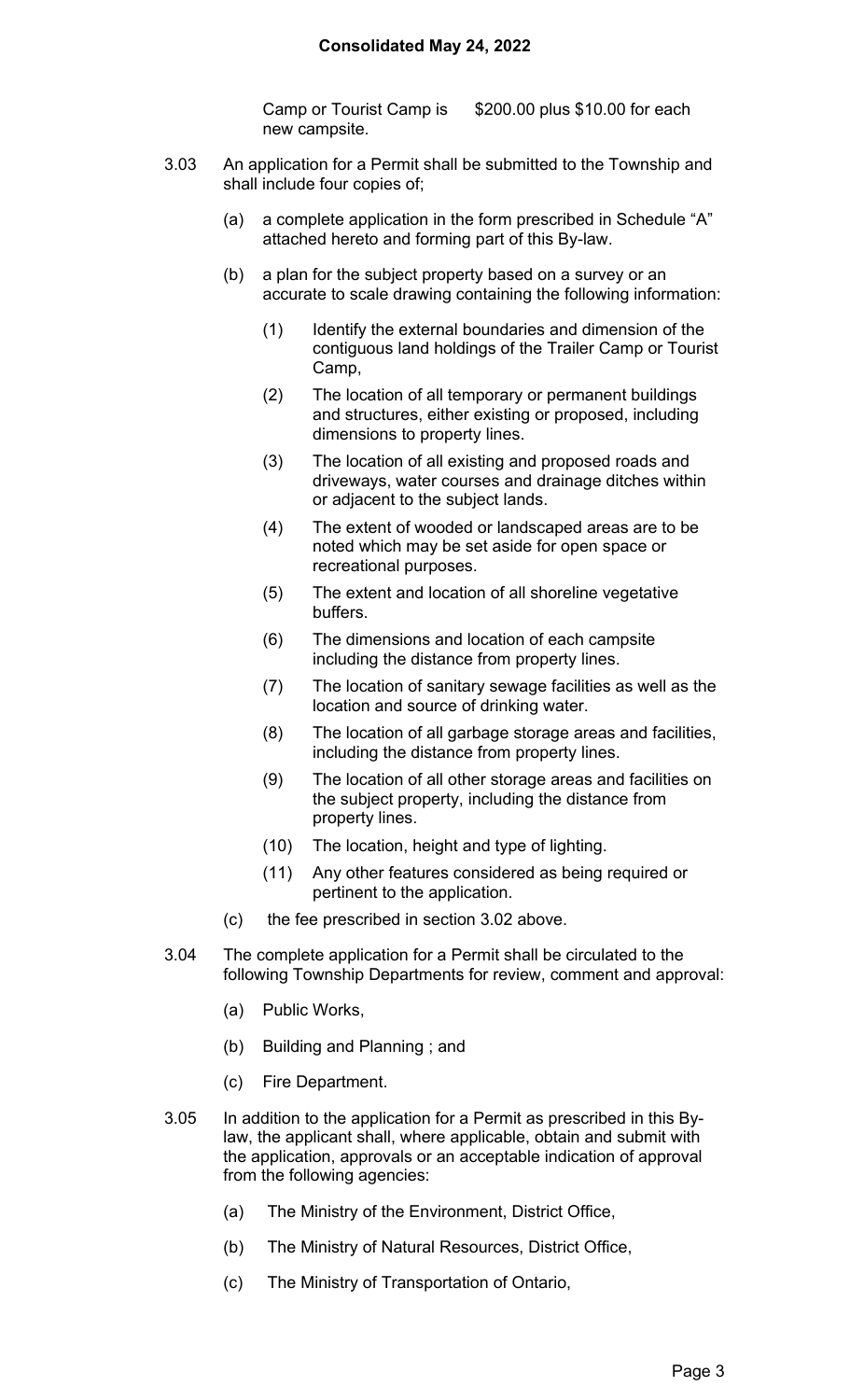- (d) The Medical Officer of Health,
- (e) The County of Peterborough, and
- (f) Other agencies as may from time to time be required by law.
- 3.06 The Township may refuse to accept an application for a Permit until:
	- (a) all required approvals and inspections have been obtained by the applicant;
	- (b) all required documentation has been provided, and;
	- (c) all permit fees, as set out in section 3.02 above have been paid.
- 3.07 There shall be a separate Permit application for each premise to be used as a Trailer Camp or Tourist Camp.
- 3.08 A satisfactory site plan under this By-law shall exempt the property from site plan control under Section 41 of the Planning Act, R.S.O. 1990, c. P.13.
- 3.09 All existing Trailer or Tourist Camps licenced under previous Bylaws and still in operation shall be carried forward on the condition that a copy of the updated plan which accurately depicts the layout of the trailer park containing the information listed below (items 1 -8) be submitted with the 2015 Trailer or Tourist Camp Operators Licence application following the effective date of this By-law.
	- (a) Identify the external boundaries and dimension of the contiguous land holdings of the Trailer Camp or Tourist Camp,
	- (b) The location of all temporary or permanent buildings and **structures**
	- (c) The location of all existing and proposed roads and driveways, water courses, and drainage ditches within or adjacent to the subject lands.
	- (d) The location of each campsite including the assigned number and street name.
	- (e) The location of sanitary sewage facilities as well as the location and source of drinking water.
	- (f) The location of all garbage storage areas and facilities.
	- (g) The location of all other storage areas and facilities on the subject property.
	- (h) Any other features considered as being required or pertinent to the application

#### **Annual Licence Required to Operate a Trailer or Tourist Camp**

- 4.01 An application for a licence to operate a Trailer Camp or Tourist Camp shall be submitted annually to the Township and include;
	- (a) one completed Application for Trailer or Tourist Camp Operators Licence in the form attached as Schedule "B" to this By-law,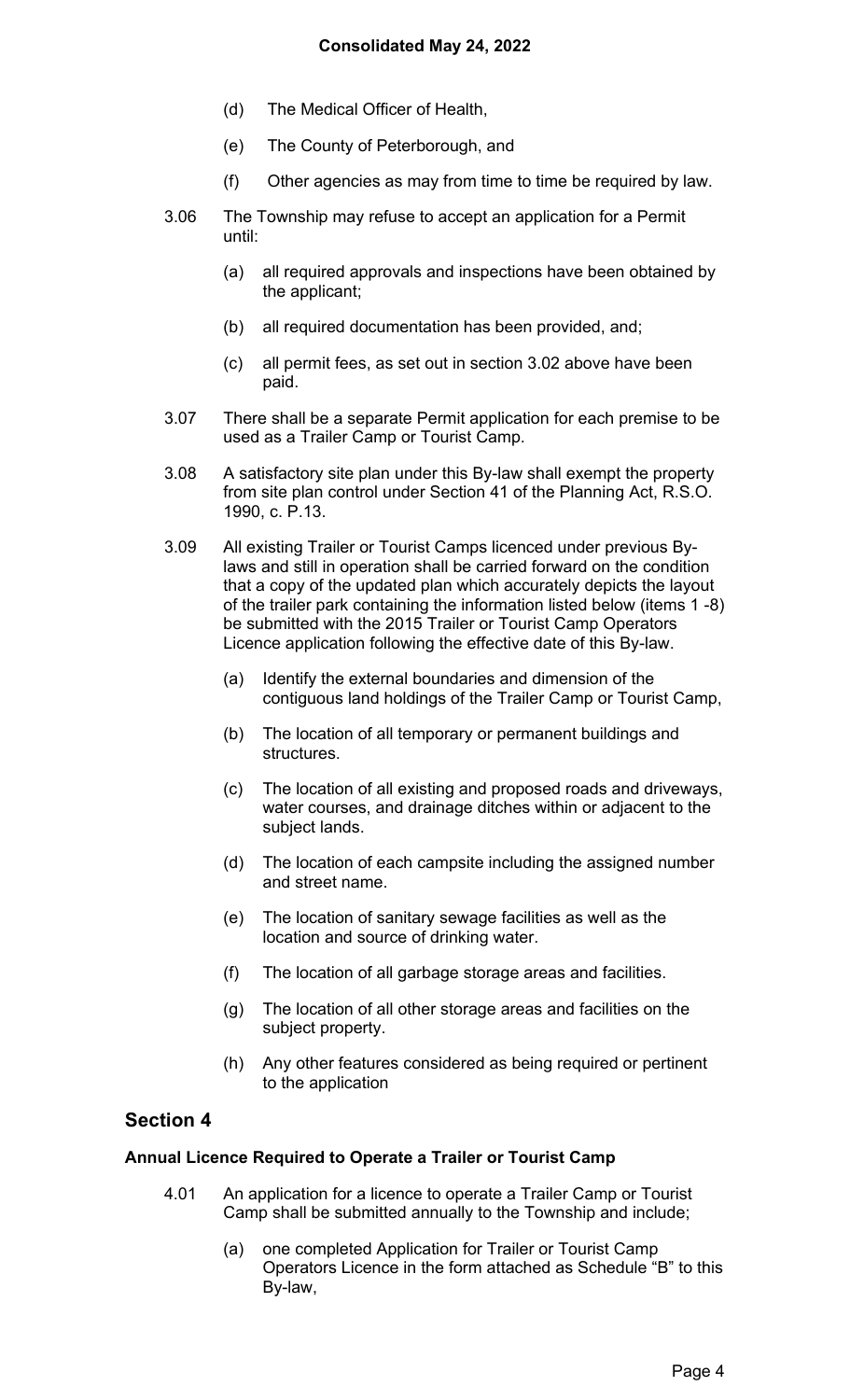- (b) a Trailer or Tourist Camp Establishment Permit, issued pursuant to section 3 of this By-law, or Licence issued under previous legislation, and
- (c) the payment of the fee set out in Section 4.02 of this By-law.
- 4.02 That the annual licencing fee for a Trailer or Tourist Camp, Operators Licence be established as part of the Township's Consolidated Fee By-law; and **(updated by Amending By-law 2022-047)**
- 4.03 The complete application for a licence shall be circulated to the Fire and Building and Planning Departments for review, comment and approval.
- 4.04 A Trailer or Tourist Camp Licence will be required each year to operate a Trailer Camp or a Tourist Camp for any portion of a year within the Township. Licences issued shall expire on the 30th day of April of the year following that in which it was issued.
- 4.05 The application for a Licence shall be submitted on or before the 1st day of May each year. Where an application to renew a Licence is not received prior to the 1st day of May the Township may refuse to accept the application.
- 4.06 The Township shall not issue a licence until:
	- (a) all required approvals and inspections have been obtained by the applicant;
	- (b) all required documentation has been provided, and;
	- (c) all licence fees, as set out in section 4.02 above have been paid.
- 4.07 There shall be a separate licence application for each premises to be used as a Trailer Camp or Tourist Camp.

### **Administration – Licence and Permit**

- 5.01 Upon the receipt of an application for a Licence or Permit the Township may make, cause to be made, or request any additional documents, investigation or may request such inspections to be made in respect of such application for a Licence or Permit as it deems appropriate or in the interests of the general public, and any costs incurred for such inspection or documents shall be at the applicant's expense to inquire and ascertain that it is in full conformity with the terms of this By-law or other applicable municipal By-laws.
- 5.02 The form of the Permit shall be issued substantially as set out in Schedule "C" attached hereto and forming part of this By-law. The form of the Licence shall be issued substantially as set out in Schedule "D" attached hereto and forming part of this By-law. A Licence or Permit issued by the Township may include additional conditions as deemed appropriate.
- 5.03 A Trailer or Tourist Camp Licence and Permit must be kept posted in a conspicuous place near the registration desk.
- 5.04 When the owner or operator of a Trailer or Tourist Camp changes, the new owner or operator shall notify the Township of the change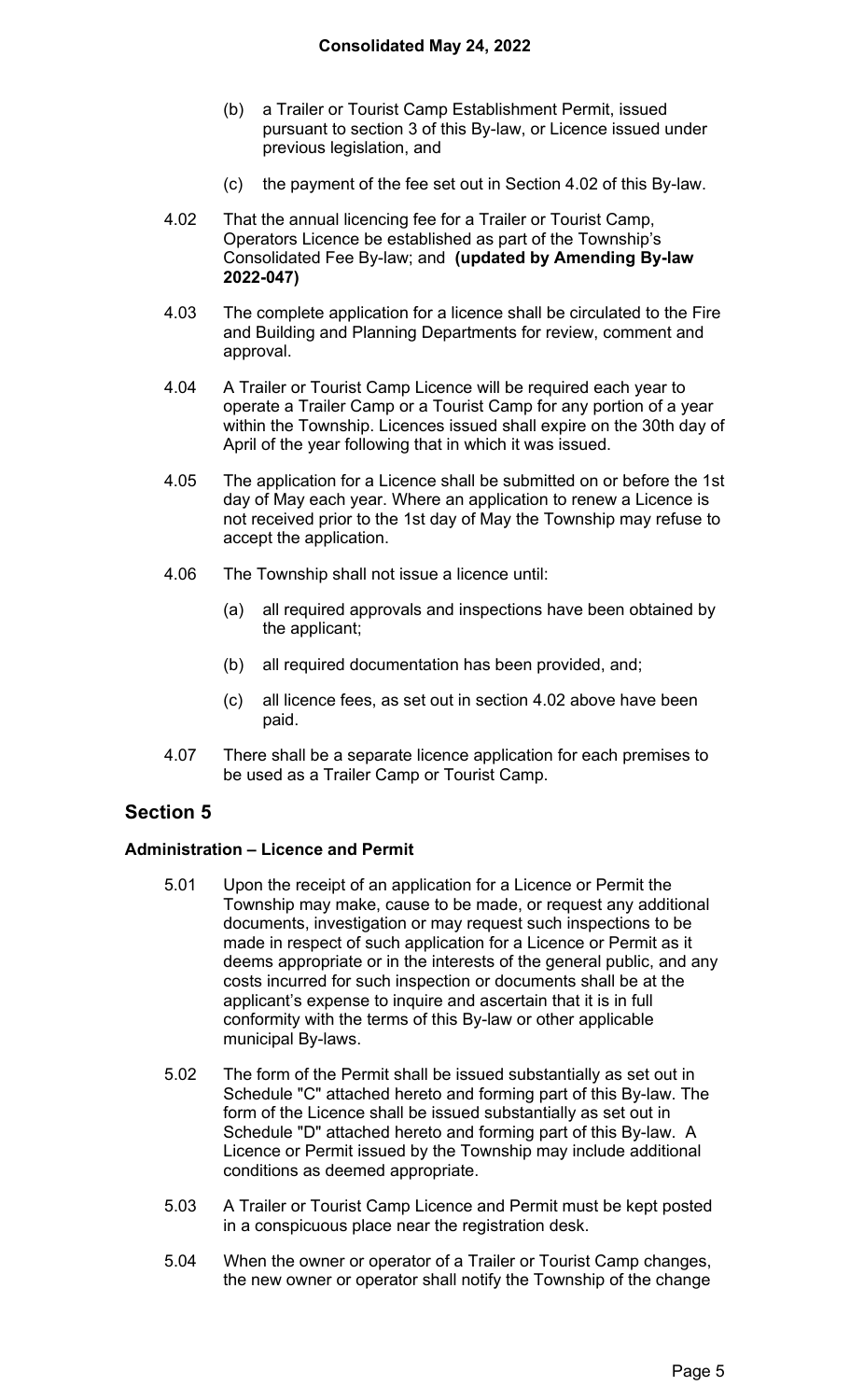within 30 days of such change. Any new owner shall be bound by the provisions of this By-law and any current Licence or Permit issued herein.

- 5.05 Where ownership of the business is not changed or affected but the operating name of a business changes, the licencee shall immediately notify the Township which may issue a replacement Licence where there have been no other changes in the circumstances of the licenced business.
- 5.06 Where a currently licenced business changes location or premise, such new location or premise shall not be deemed to be licenced. The applicant must immediately make application for a new Permit and Licence under this By-law and shall surrender to the Township any previously issued Permit or Licence issued in respect of the previous location or premise.
- 5.07 The Township may refuse to grant a Licence to an applicant who:
	- (a) has past breaches of this By-law, and the Township determines that it is not in the public's interest to grant such a Licence to the applicant;
	- (b) has failed to comply with the requirements of this By-law or other applicable By-laws of the Township or any Local Board thereof, or of any Statute, Order-in-Council, or Regulation or the Provincial Legislature or the Parliament of Canada, or any Agency, Board or Commission thereof, in, upon, or in connection with the applied for licenced activity;
	- (c) has outstanding taxes owing to the Township;
	- (d) has any outstanding fines under the Provincial Offences Act, R.S.O. 1990, c. P.33, for the contravention of any provision of this By-law or any other municipal By-law or Provincial statute where such fine is associated with an offence arising out of the conduct, operation of activity within or in conjunction with such business; or
	- (e) where it is determined that it is not in the public interest to issue a Licence.

# **Section 6**

### **Suspensions/Revocation**

- 6.01 The Township may suspend or revoke a Licence or Permit where;
	- (a) the Licencee has past breaches of this By-law;
	- (b) in the event that facilities or campsites in a Trailer Camp or Tourist Camp are not used for the purpose for which the Licence was originally issued;
	- (c) where there is or has been a contravention of the site plan provided to the municipality as part of the application;
	- (d) the Licencee has failed to comply with the requirements of this By-law or other applicable By-laws of the Township or of any local Board thereof, or of any Statute, Order-in-Council, or Regulation of the Provincial Legislature or the Parliament of Canada, or of any Agency, Board or Commission thereof, in, upon or in connection with the licenced activity, business,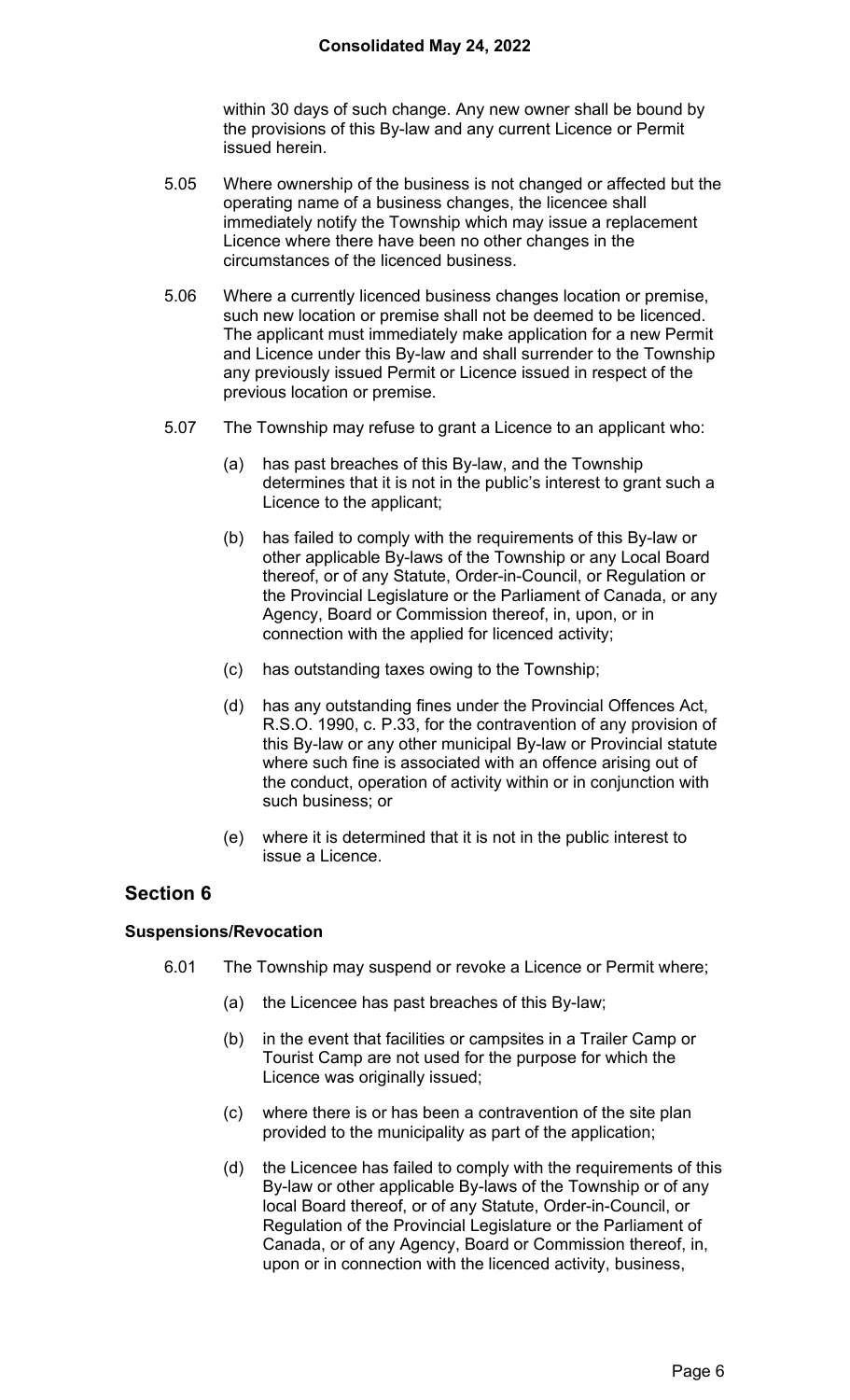facilities, equipment, vehicles and any other property used or kept for hire in connection with the licenced activity;

- (e) has any outstanding fines imposed under the Provincial Offences Act, R.S.O. 1990, c. P.33, for the contravention of any provision of this By-law or any other municipal By-law or Provincial statute where such fine is associated with an offence arising out of the conduct, operation or activity within or in conjunction with such business;
- 6.02 The Township may also suspend or revoke a Licence or Permit upon grounds that the conduct of any person, including the officers, directors, employees or agents of a corporation, affords reasonable cause to believe that the person will not carry on or engage in the business in accordance with the law or that it is otherwise determined that it is in the public interest to do so.
- 6.03 Any suspension of a Licence may be subject to such terms and conditions as the Township may prescribe.
- 6.04 No person shall operate any Trailer Camp or Tourist Camp contrary to any Licence or Permit suspension or terms and conditions thereto or where such Licence or Permit has been revoked (subject to the appeal provisions).

# **Appeal**

- 6.05 Where the Township refuses to issue a Permit or Licence or suspends or revokes a Permit or Licence the Township shall notify the Applicant or Licencee in writing of such decision and the said notice shall set out the grounds upon which the decision was made and shall state that the Applicant or Licencee may appeal such decision by filing an appeal with the Township in writing within fifteen (15) days as set out in this By-law. Where the Township refuses to issue a Permit or Licence or suspends or revokes a Permit or Licence, the Applicant or Licencee may appeal the decision to the Council of the Township by filing with the Township Clerk, an appeal in writing of the said decision within fifteen (15) days of the date of mailing the decision of the Township.
- 6.06 Council in considering any appeal shall have regard to;
	- (a) whether or not the Applicant or Licencee and the property or premise in connection with the licenced activity complies with all requirements of this By-law;
	- (b) whether or not the Applicant or Licencee has failed to promptly remedy any reasonable concern with regard to the matters set out in this By-law;
	- (c) whether or not the Applicant or Licencee has committed past breaches of this By-law;
	- (d) whether or not the Applicant or Licencee has failed to comply with the requirements of this By-law or other applicable Bylaws of the Township or of any local Board thereof, or of any Statute, Order-in-Council, or Regulation of the Provincial Legislature or the Parliament of Canada, or of any Agency, Board of Commission thereof, in, upon or in connection with the licenced activity, business, facilities, equipment, vehicles and any other property used or kept for hire in connection with the licenced activity; and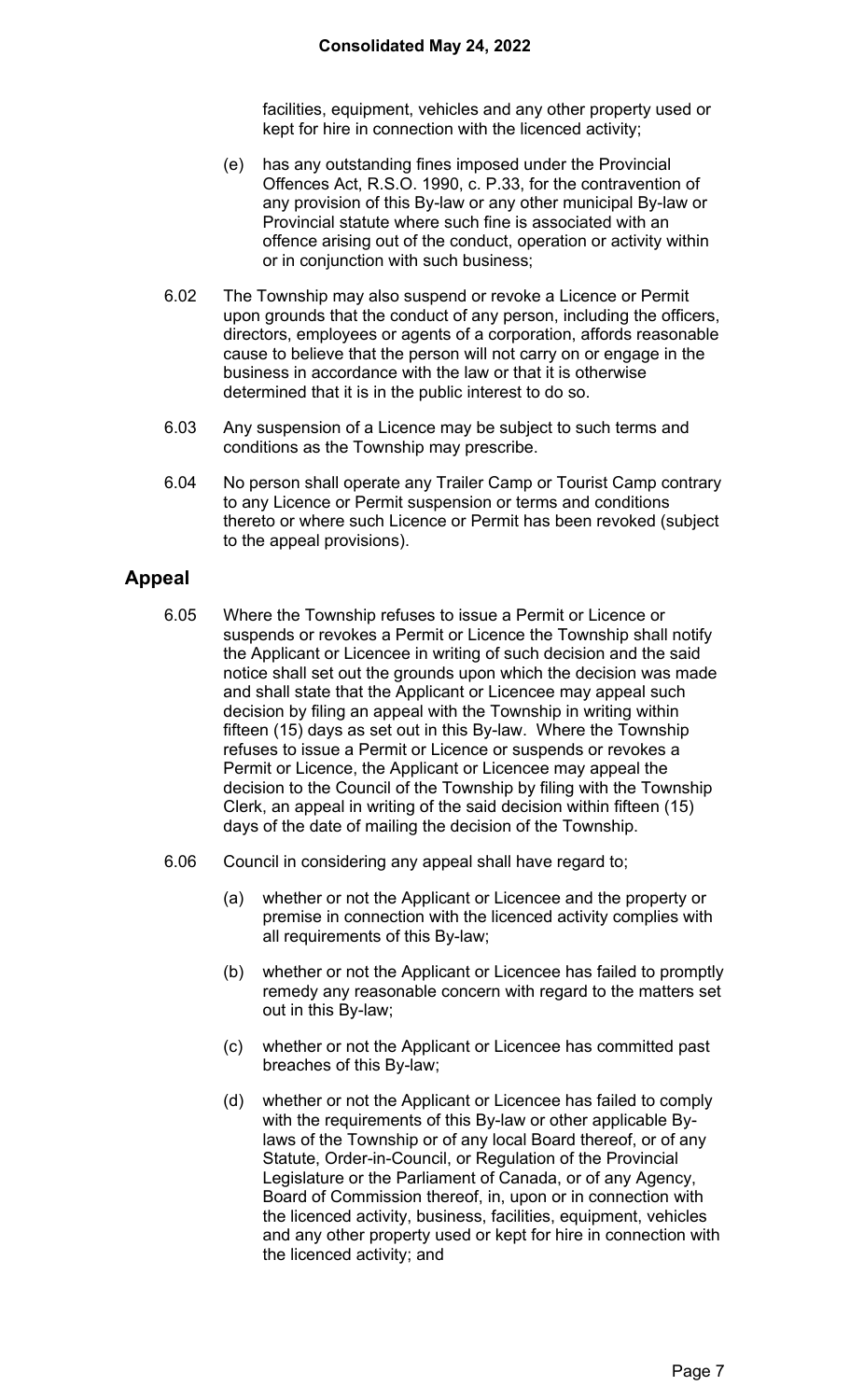- (e) whether or not the Applicant or Licencee has any outstanding taxes owing to the Township in respect of the business or property or premises in question.
- 6.07 Where an appeal is received, the Township shall fix a date and time for such hearing to be considered by Council and shall mail a Notice of Hearing to the Applicant or Licencee (at their last address shown in the records).
- 6.08 The Notice of Hearing shall be mailed at least fifteen days prior to the date and time fixed for the hearing.
- 6.09 At the hearing Council shall receive a report, either verbally or in writing, from relevant officers or employees of the Township who may be involved in the matter.
- 6.10 At the hearing before Council, the Applicant or Licencee shall, either personally or through their agent or solicitor be afforded the opportunity to present such material and evidence relevant to the issue before Council as deemed appropriate and may ask questions of any person presenting evidence or a report to Council.
- 6.11 Council may, after the appropriate hearing is conducted, grant a Permit or Licence or may refuse to issue a Permit or Licence or may revoke or suspend a permit or licence and such decision may be subject to such terms as Council may impose and the decision of Council shall be final and binding.
- 6.12 Council shall, after having heard all of the evidence and submissions made to it by the Applicant or Licencee and Township staff, debate the matter and reach a decision.

## **Regulations**

- 6.13 The Tourist or Trailer camp shall only operate in accordance with a campground plan prepared for the lands and filed with the Township conforming to Section 3.03 (b) and 3.09 of this By-law.
- 6.14 The Tourist or Trailer camp shall only operate in accordance with all applicable laws of the Province of Ontario, the County of Peterborough and the Township of Selwyn and only in accordance with up-to-date approvals issued by all of the applicable authorities. Without limiting the generality of the forgoing, such approvals shall include the approval of the Fire Chief with respect to the presence of appropriate fire prevention facilities and including facilities for effective firefighting, approvals from the Peterborough County City Health Unit and the Ministry of the Environment with respect to sewage disposal systems, potable water supply and distribution systems, including any underground piping necessary for communal water and sewage systems.
- 6.15 Campsites shall be primarily accessible by means of driveways which will permit the passage of motor vehicles and trailers or other vehicles required to service the campsites.
- 6.16 The Tourist or Trailer camp shall only operate on lands properly zoned under the Zoning By-law, for the particular use covered by the proposed Permit/Licence. The Township's Zoning By-law contains additional provisions which regulate trailer park uses and activities. A copy of these provisions will be provided to applicants. However, nothing in this section shall prevent the use of any lands for the purpose of a Tourist or Trailer Camp as defined herein provided that such use was legally established under the Zoning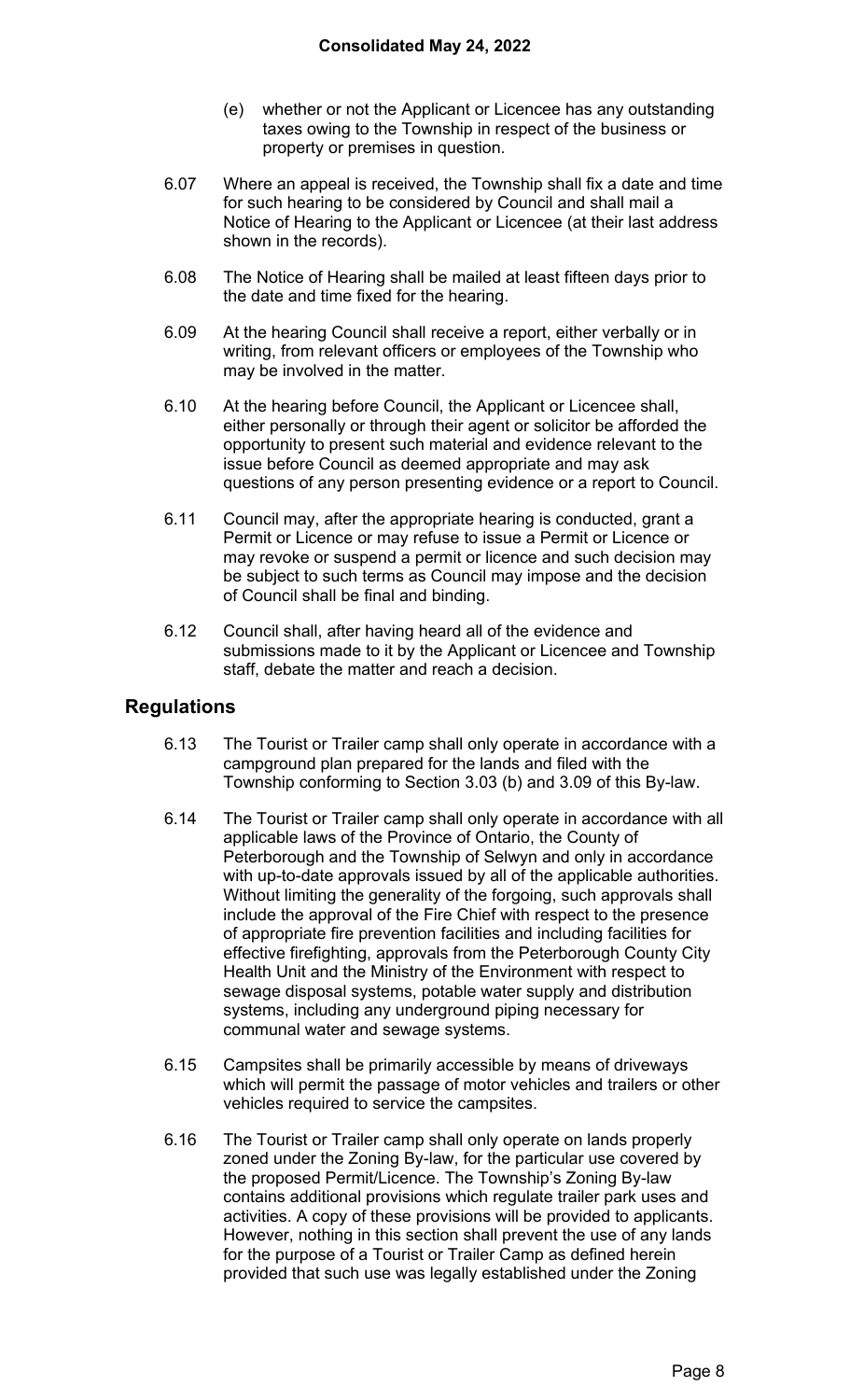#### **Consolidated May 24, 2022**

By-law in existence at the time of the use and that has continued in use uninterrupted since the time it was established. The exception contained within this section shall only extend to that portion of the lands actually being occupied and used for the siting of trailers on the day of coming into force of By-law 9-1988 being February 24, 1988 (within the boundary of former Ennismore Township) and Bylaw 1983-34 being April 19, 1983 (within the boundary of former Smith Township).

- 6.17 Every operator shall identify each campsite by number or name and such identification shall be clearly and conspicuously posted in a visible area at the entrance to the campsite.
- 6.18 The licencee shall provide sufficient and adequate facilities for the storage and removal of garbage and in any event the garbage shall be stored in animal proof containers.
- 6.19 All licencees shall ensure all fires on the licenced property comply with the current Township Burning By-law.
- 6.20 Trailer or Tourist Camps shall only be operated for a specific consecutive six month period within the timeframe of the 15th day of March to the 15th day of November, inclusive, of each year. During the closed periods, only residential uses as permitted in the Township's Zoning By-law and such buildings, structures and services as are required to maintain the structural integrity of the buildings and structures on sites, shall remain operational.
- 6.21 No person shall construct on any site any structure, addition or add on of any kind unless:
	- (a) the add on has been specifically manufactured for a park model trailer or recreational vehicle.
	- (b) In the case of a deck, such deck must be built so it is capable of being moved or relocated to another location if required, and shall not exceed 100% of the length of the main unit, or 10 feet in depth.
	- (c) No permanent canopies of any kind, extending from the unit, whether or not they cover a deck are permitted, unless same are specifically manufactured for park model trailers or recreational vehicles.
	- (d) No patios, walkways or steps may be located on any site unless same are capable of being removed if required.
	- (e) One accessory structure is permitted to be located on a site provided it does not exceed 8 square metres in area and in all other respects meets the requirements as detailed in the Township' Zoning By-law.
	- (f) Non conformities which existed prior to the day of coming into force of By-law 9-1988 being February 24, 1988 (within the boundary of former Ennismore Township) and By-law 1983-34 being April 19, 1983 (within the boundary of former Smith Township) shall be exempted from the provisions of Section 6.21. Notwithstanding, any structures defined in this section that are substantially altered shall conform to the provision of Section 6.21.

### **Section 7**

**Inspections**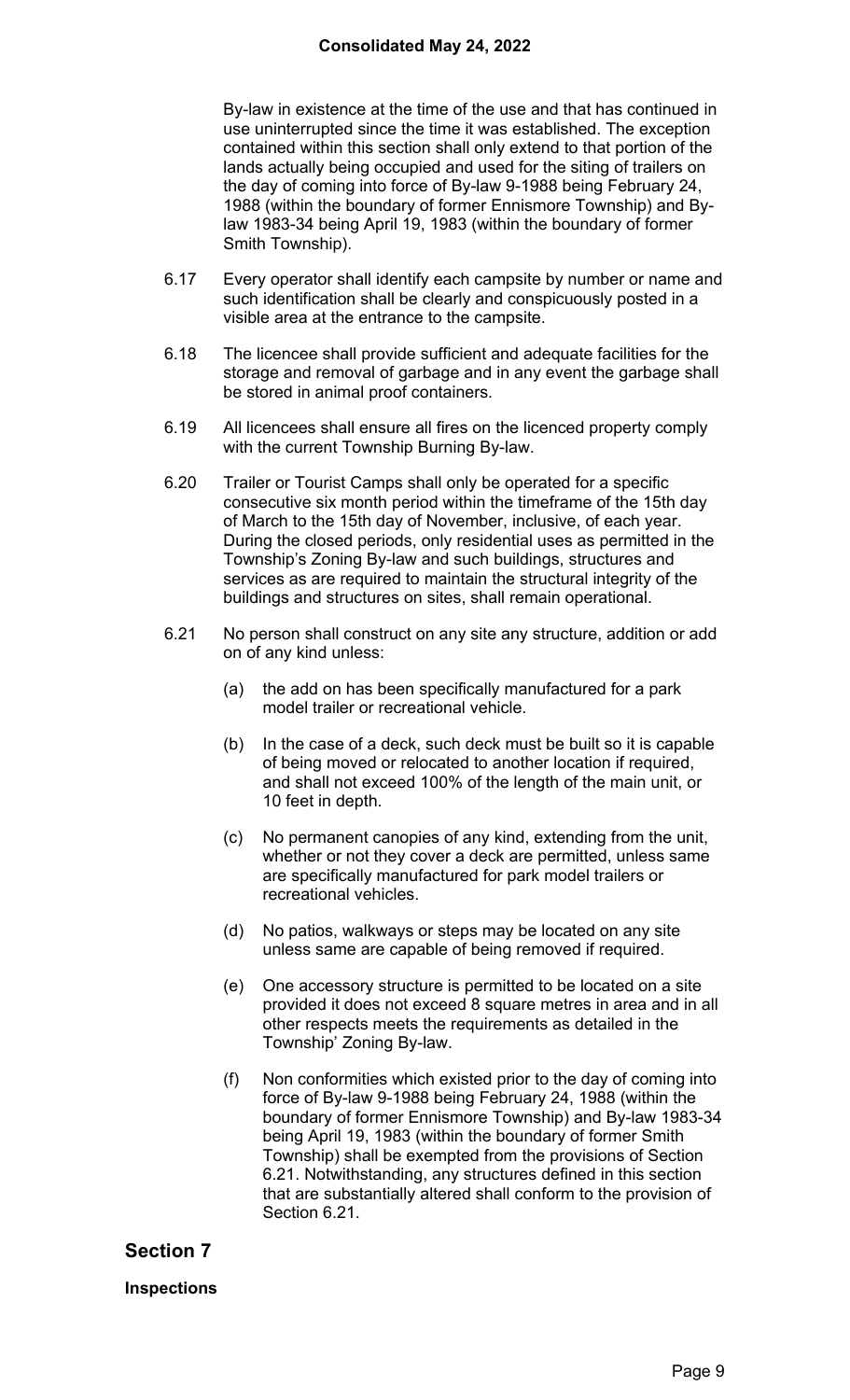- 7.01 A Municipal Law Enforcement Officer, may at all reasonable times enter onto land, including buildings, for the purpose of carrying out an inspection to determine whether or not the provisions of this Bylaw are being complied with, whether a condition of a licence is being complied with or whether an Order of the Court is being complied with.
- 7.02 Despite the provisions of this section, no person shall enter or remain in any room or place actually being used as a dwelling unless,
	- (a) the consent of the occupier is obtained, the occupier first having been informed that the right of entry may be refused and, if refused, may only be made under the authority of an order issued under warrant as authorized by the provisions of the Municipal Act, 2001S.O. 2001, c. 25;
	- (b) an order issued under the provisions of the Municipal Act, 2001 S.O. 2001, c. 25;
	- (c) a warrant issued under the provisions of the Municipal Act, 2001 S.O. 2001, c. 25.;
	- (d) the delay necessary to obtain an order under the provisions of the Municipal Act, 2001 S.O. 2001, c. 25, to obtain a warrant under the provisions of the Municipal Act, 2001 S.O. 2001, c. 25, or the consent of the occupier would result in an immediate danger to the health or safety of any person; or
	- (e) the municipality has given notice of its intention to enter the occupier of the land as required under the provisions of the Municipal Act, 2001 S.O. 2001, c. 25 and the entry is authorized under the provisions of the Municipal Act, 2001 S.O. 2001, c. 25.
- 7.03 For the purposes of an inspection, a Municipal Law Enforcement Officer may;
	- (a) require the production for inspection of documents or things relevant to the inspection;
	- (b) inspect and remove documents or things relevant to the inspection for the purposes of making copies or extracts;
	- (c) require information from any person concerning the matter related to the inspection; and,
	- (d) alone or in conjunction with a person possessing special or expert knowledge, make examinations or take tests, samples or photographs necessary for the purpose of the inspection.
- 7.04 Where a sample is taken under section 7.03, the sample shall be divided into two parts, and one part shall be delivered to the person from whom the sample is taken, if the person requests at the time the sample is taken and provides the necessary facilities. If a sample has been taken and the sample has not been divided into two parts, a copy of any report on the sample shall be given to the person from whom the sample was taken.
- 7.05 A receipt shall be provided for any document or thing removed and the document or thing shall be promptly returned after the copies or extracts are made.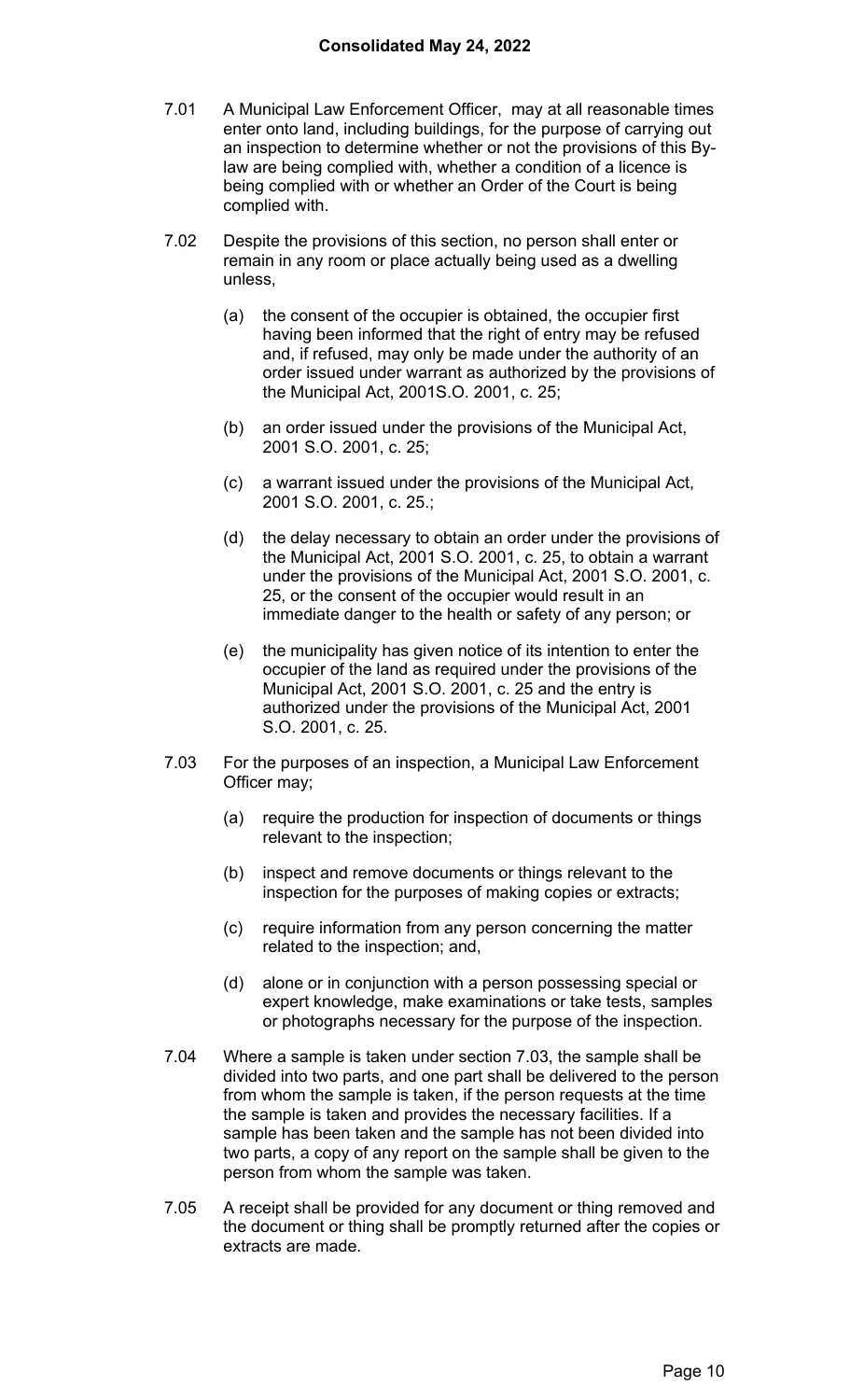### **Enforcement**

- 8.01 A Municipal Law Enforcement Officer shall enforce the provisions of this By-law.
- 8.02 No person shall obstruct, hinder or otherwise interfere with a Municipal Law Enforcement Officer, in the lawful carrying out of their duties and responsibilities under the provisions of this By-law.
- 8.03 A refusal of consent to enter or to remain in a room or place actually used as a dwelling does not constitute hindering or obstruction within the meaning of Section 7.02 unless the Township is acting under an order or warrant as set out under the provisions of the Municipal Act, 2001 S.O. 2001, c. 25.
- 8.04 No person shall neglect or refuse to produce any information or thing or to provide any information to a Municipal Law Enforcement Officer acting pursuant to the provisions of this By-law.
- 8.05 The Township shall keep a register in which shall be recorded the full operating name of and address of each licencee, the address of the place or premise in which the Trailer Camp or Tourist Camp carries on business, the number of the Licence or Permit, the date of issue, the amount of fee paid and the date of the expiry of the Licence or Permit.
- 8.06 Any person who contravenes any of the provisions of this By-law and every Officer and Director of a Corporation, who concurs in a contravention of the provisions of this By-law is guilty of an offence and upon conviction is liable to a maximum fine of five thousand dollars (\$5,000.00) under the Provincial Offences Act, R.S.O. 1990, c. P.33.

## **Section 9**

### **General Provisions**

- 9.01 Should any section of this By-law be declared by a Court of competent jurisdiction to be ultra vires or illegal for any reason, the remaining parts shall nevertheless remain valid and binding and shall be read as if the offending section or part had been struck out.
- 9.02 For the purpose of licences issued under the provisions of By-laws 9-1988 and 1983-34, the date of expiry shall be as specified on the licence and notwithstanding the provisions of this By-law, the provisions of By-laws 9-1988 and 1983-34 shall continue to apply until the expiration of the licence issued under that By-law.
- 9.03 This By-law shall take effect upon the  $12<sup>th</sup>$  day of November 2013.
- 9.04 That By-laws 9-1988 and 1983-34 be and are hereby repealed.

By-law read a first, second and third time, and finally passed, this  $12<sup>th</sup>$  day of November, 2013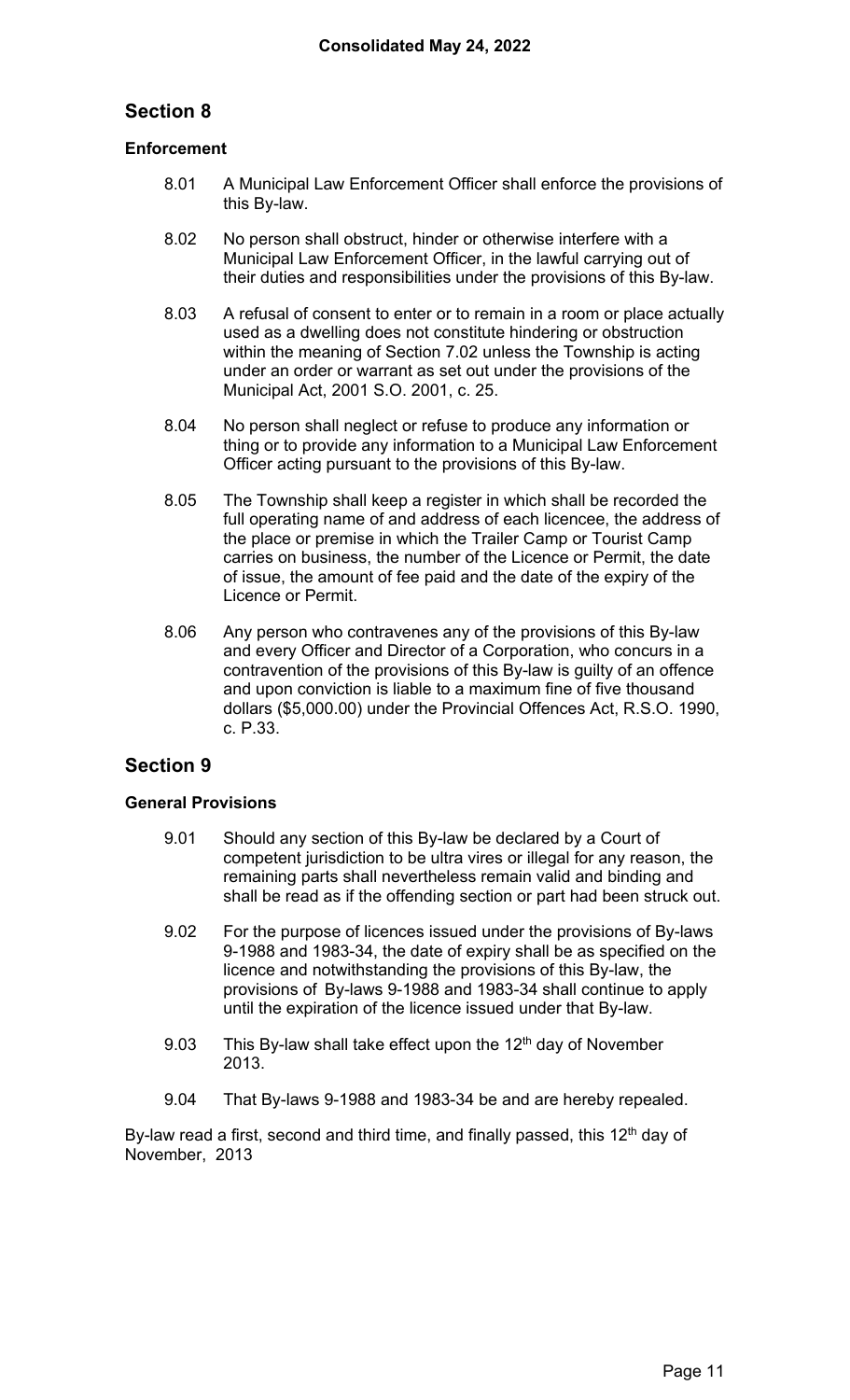**\_\_\_\_\_\_\_\_\_\_\_\_\_\_\_\_\_\_\_\_\_\_\_\_\_\_\_\_\_ Mayor Mary Smith** 

**Angela Chittick, Clerk** 

**Corporate Seal**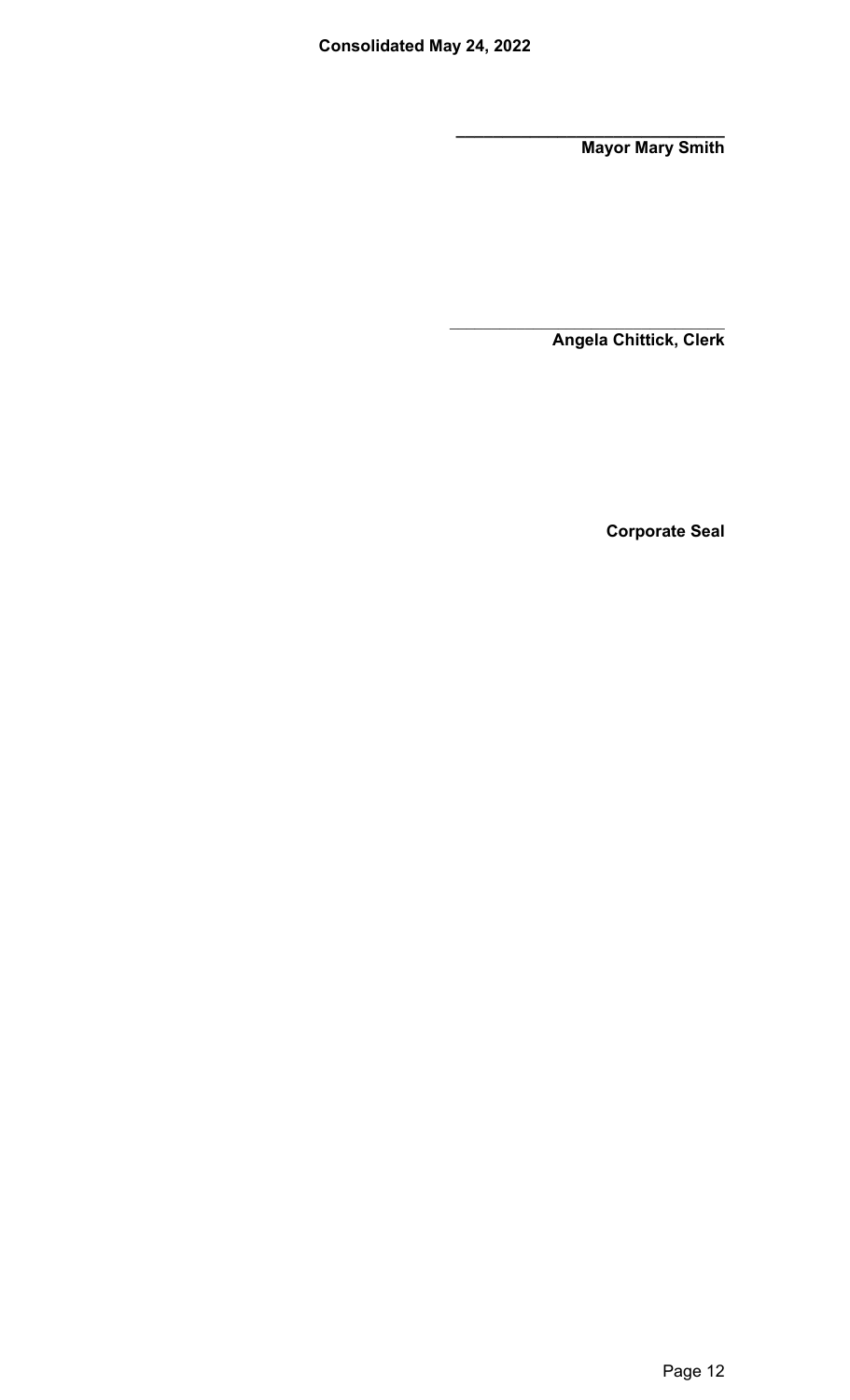#### **The Corporation of the Township Of Selwyn Schedule "A" Forming Part of By-Law Number 2013-083, as amended By-law 2022-047 Application for Trailer or Tourist Camp Establishment Permit**

Application is hereby submitted to The Corporation of the Township of Selwyn to establish or enlarge a Trailer Camp or Tourist Camp within the Township in accordance with the provision of By-law Number 2013-83, as amended, as follows:

1. Name of Applicant

2. Name of Establishment:

3. Postal and email address, telephone:

- Summer

- Winter

4. Name of Owner (if other than applicant):

5. Postal and email Address:

6. Property Location Description:

7. Civic address:

8. Number of Campsites:

9. In support of and forming part of this application there is attached a plan and specifications of the facility to be operated or that is planned as required in Bylaw Number 2013-083, as amended.

10. In support of this application, approvals from the following agencies are attached:

|                                           | Yes No |
|-------------------------------------------|--------|
| The Ministry of the Environment           |        |
| The Ministry of Natural Resources         |        |
| The Ministry of Transportation of Ontario |        |
| The Medical Officer of Health             |        |
| The County of Peterborough                |        |
| Other agencies                            |        |
|                                           |        |
| 11. Permit fee submitted herewith is \$   |        |

Date **Signature of Applicant** 

### **NOTES:**

- (1) Four copies of this application are required to be submitted. The owner may wish to retain an additional copy.
- (2) Four copies of the plan as required under the provision of Section 3.03(b) of By-law Number 2013-083, as amended.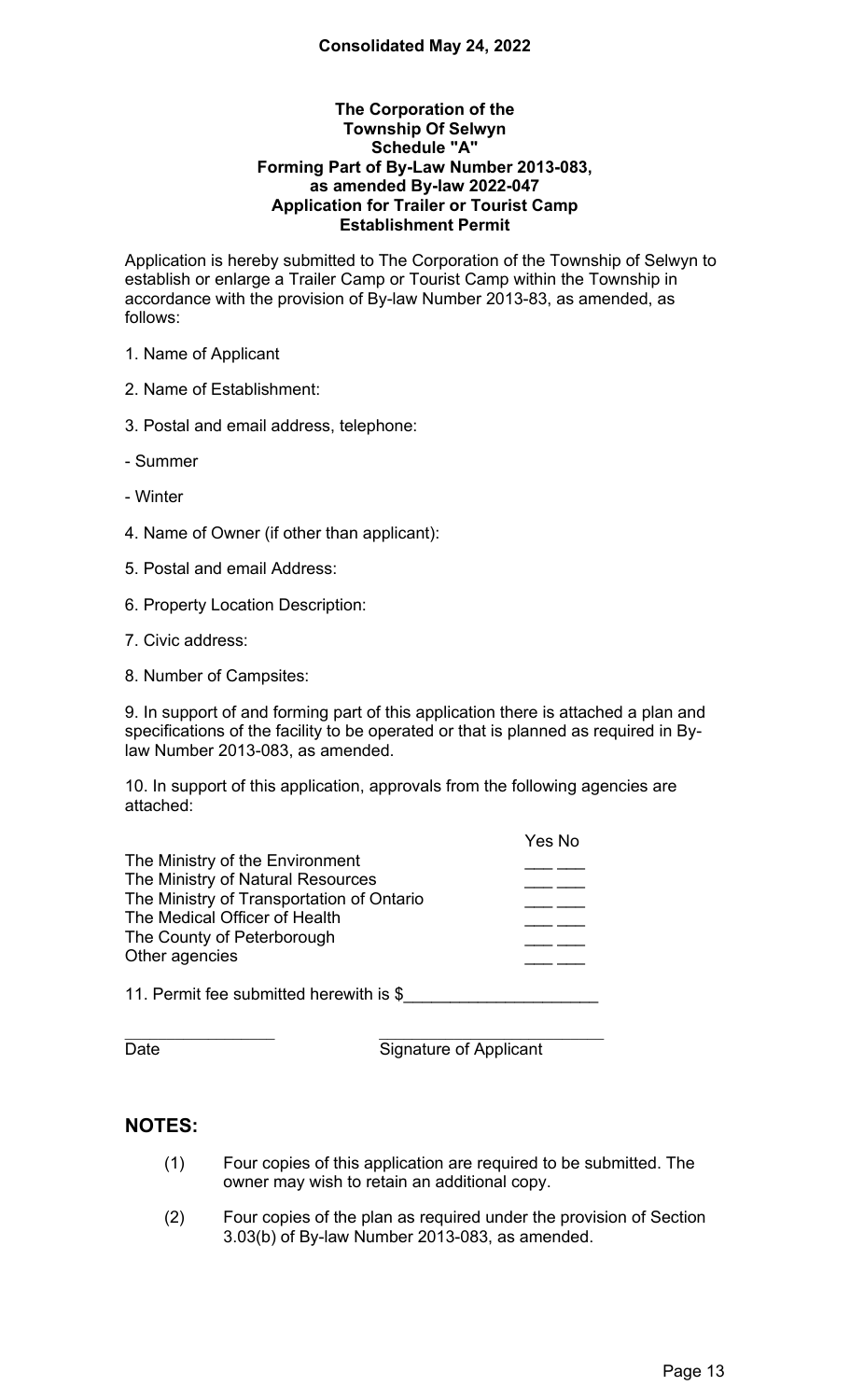(3) Please attach copies of those approvals as may be required under the provisions of Section 3.05 of By-law Number 2013-83, as amended.

# **Office Use Only:**

This application is hereby approved by the undersigned for the Township.

| Manager of Public Works                                                             | Date |  |
|-------------------------------------------------------------------------------------|------|--|
| Manager of Building and Planning                                                    | Date |  |
| <b>Fire Chief</b>                                                                   | Date |  |
| and the permit is to be issued accordingly as Establishment Permit<br><b>Number</b> |      |  |
| <b>Municipal Official</b>                                                           |      |  |

Personal information contained on this form is collected under the authority of By-law 2013-083 and will be used to determine eligibility for a Trailer or Tourist Camp Establishment Permit. Questions about this collection should be directed to:

Clerk Township of Selwyn, P.O. Box 270, Bridgenorth, Ontario K0L 1H0 (705) 292-9507.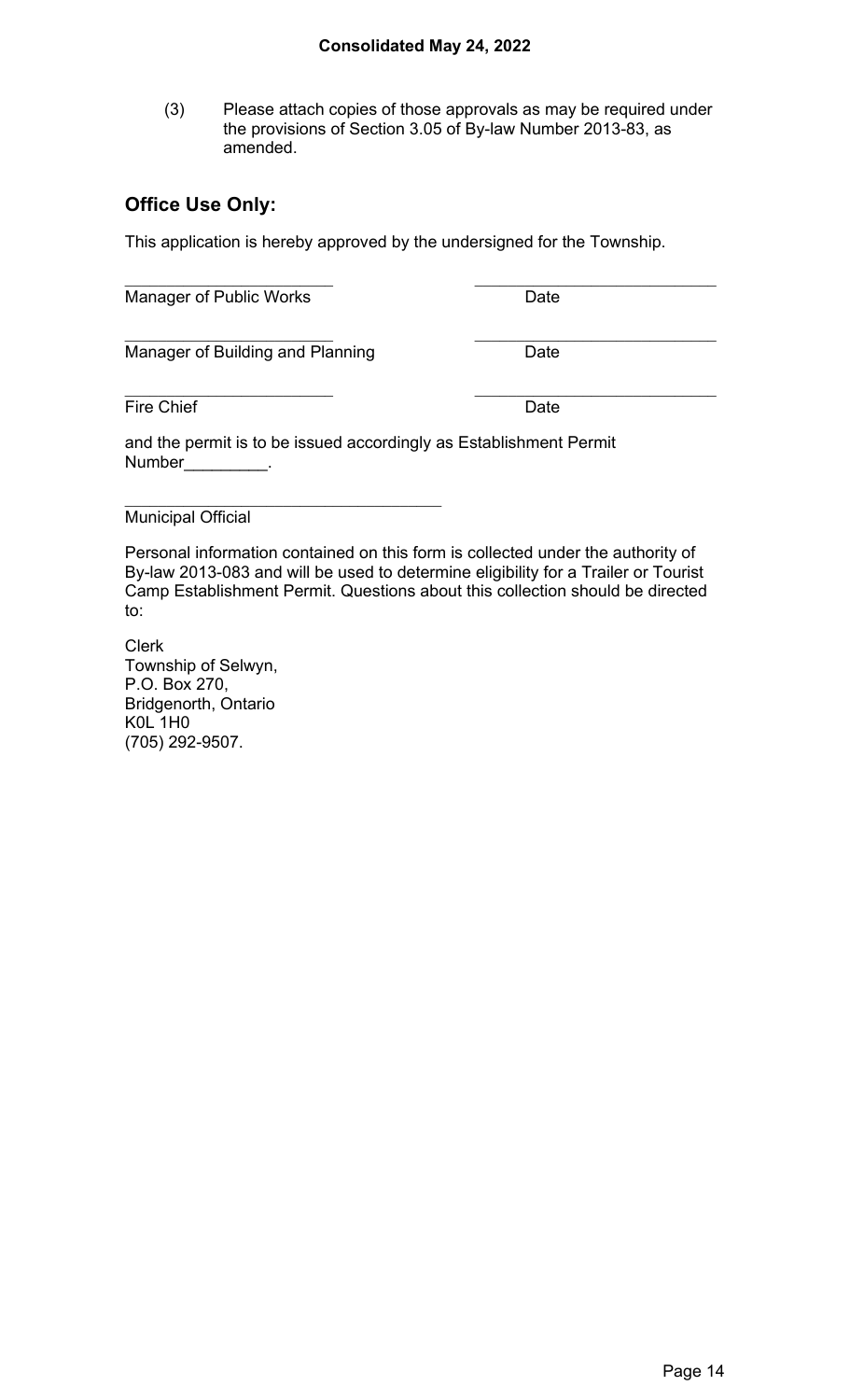### **The Corporation of the Township of Selwyn**

#### **Schedule "B" Forming Part of By-Law Number 2013-083, as amended. Application for Trailer or Tourist Camp Operators Licence**

Application is hereby submitted to The Corporation of the Township of Selwyn to operate a Trailer or a Tourist Camp within the Township in accordance with the provisions of By-law 2013-083, as amended, as follows:

- 1. Name of Applicant:
- 2. Name of Establishment:
- 3. Postal and email address, telephone:

- Summer:

- Winter:

- 4. Name of Owner (if other than applicant):
- 5. Postal and email address:
- 6. Property Location Description:
- 7. Civic Address:
- 8. Establishment Permit #:
- 9. Number of Campsites:
- 10. Licence Fee Structure: \$100.00 per year
- 11. Licence fee submitted herewith is \$ 100.00
- 12. A copy of the plan is attached (where applicable) Yes No

#### Date **Date** Signature of Applicant

In support of the above application the following statement is deemed to be submitted herewith:

I, the Internal control of the Township state of the Township of Selwyn in the County of Peterborough, do solemnly declare:

- 1. That I am the applicant named in the application set out herein and as such have knowledge of the facts hereinafter set forth.
- 2. That the number of campsites and the location of all structures and other physical features of the subject Trailer or Tourist Camp remains unchanged from that for which Trailer and Tourist Camp, Establishment Permit Number **External and Settings** was issued.
- 3. That I have reviewed and that I am familiar with the contents of Township By-law Number 2013-083, as amended.

Signature of Applicant.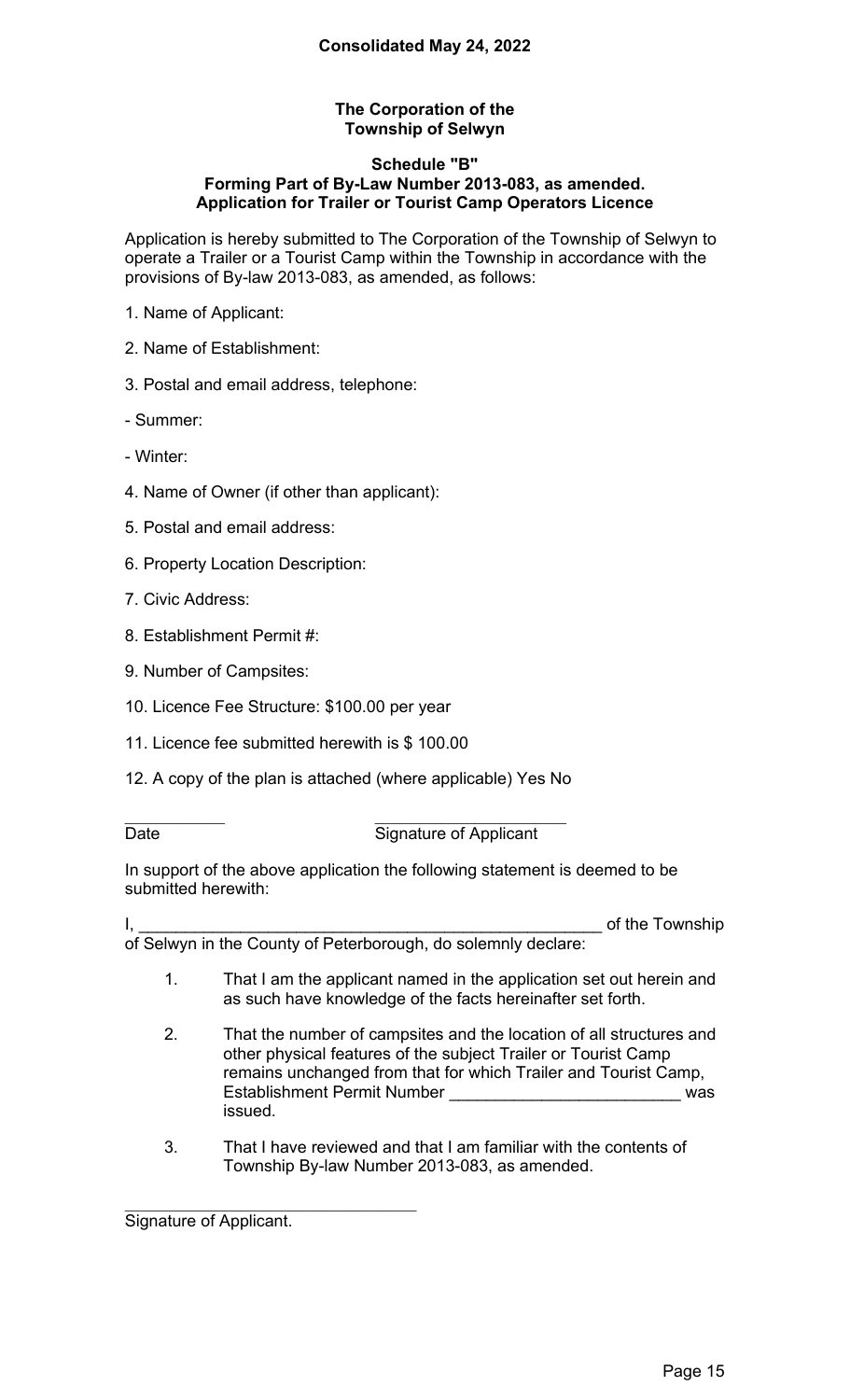## **Notes:**

- (1) One copy of this application is to be submitted. The owner may wish to retain an additional copy.
- (2) One copy of the plan as required under the provision of Section 3.10 of By-law Number 2013-083, as amended.

This application is hereby approved on \_\_\_\_\_\_\_\_\_\_\_\_\_\_\_\_\_\_\_\_\_\_\_\_\_\_ by the undersigned for the Township.

Municipal Official

Personal information contained on this form is collected under the authority of By-law 2013-083, as amended and will be used to determine eligibility for a Trailer or Tourist Camp Establishment Permit. Questions about this collection should be directed to:

Clerk Township of Selwyn, P.O. Box 270, Bridgenorth, Ontario K0L 1H0 (705) 292-9507.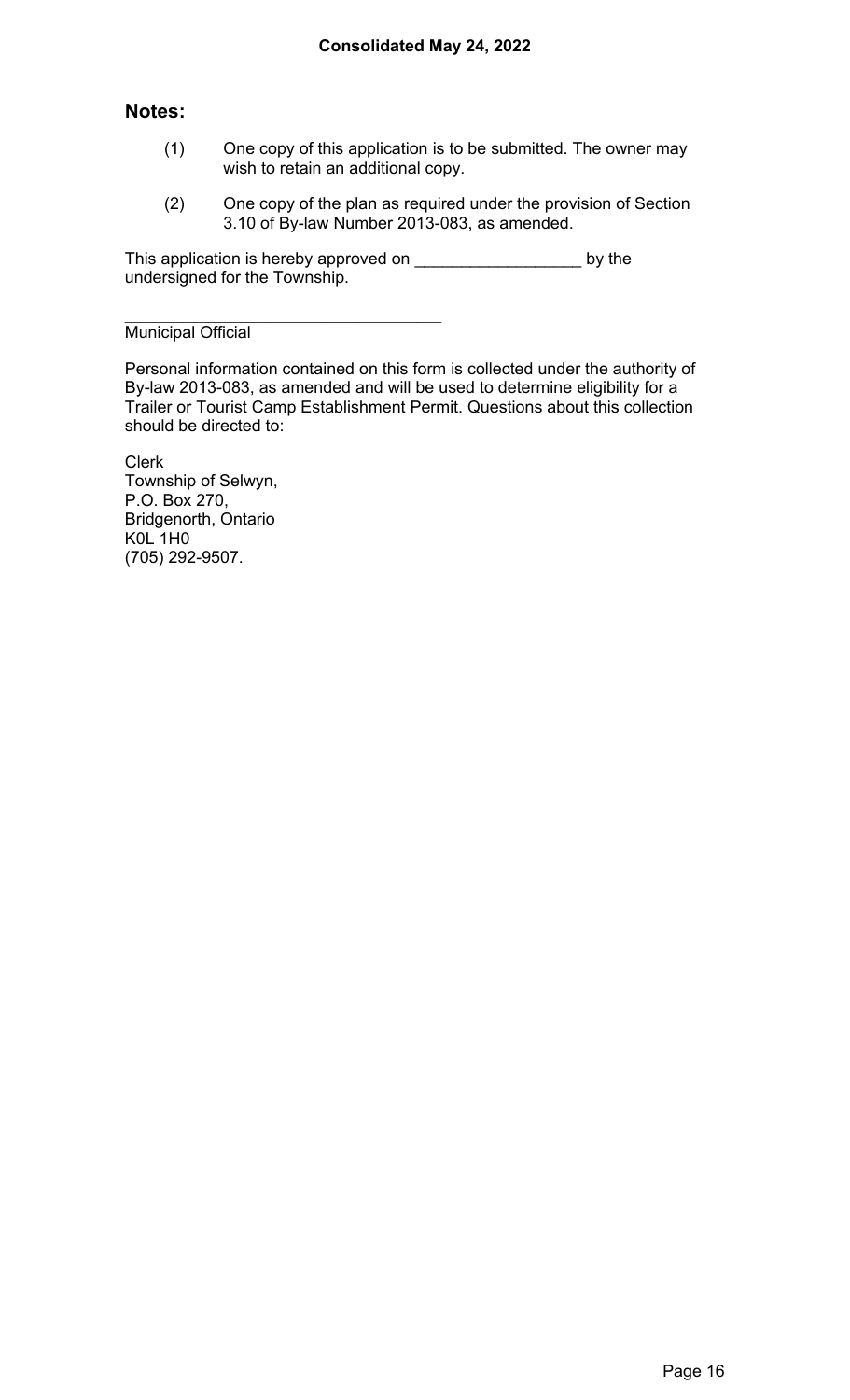### **The Corporation of the Township of Selwyn**

#### **Schedule "C" Forming Part of By-Law Number 2013-083, as amended Trailer or Tourist Camp**

# **Establishment Permit Number -\_\_\_\_\_\_\_**

Pursuant to By-law Number 2013-083, as amended of The Corporation of the Township of Selwyn, a Trailer or Tourist Camp Establishment Permit is hereby issued to the camping establishment known as \_\_\_\_\_\_\_\_\_\_\_\_\_\_\_\_\_\_\_\_\_\_\_\_\_\_\_ and located at \_\_\_\_\_\_\_\_\_\_\_\_\_\_\_\_\_\_\_\_\_\_\_\_\_\_\_\_in the Township of Selwyn.

Such permit applies to the operation of a total number of \_\_\_\_\_\_\_\_\_\_\_\_\_\_\_\_\_\_\_\_\_\_ campsites. Issued this \_\_\_\_\_\_\_\_\_\_\_\_\_\_ day of  $\overline{\phantom{1.5\,20\,}}$  , 20  $\phantom{1.5\,}$  .

Municipal Official

### **NOTES:**

- (1) The Township of Selwyn is to be notified of owner or operator changes within 30 days of such a change.
- (2) This permit must be kept posted in a conspicuous place near the registration desk.
- (3) Previous Trailer or Tourist Camp Establishment Permit #\_\_\_\_\_\_\_\_\_\_\_\_\_\_\_.

(To be completed if this permit authorizes additional campsites or the re-issue of an expired permit.)